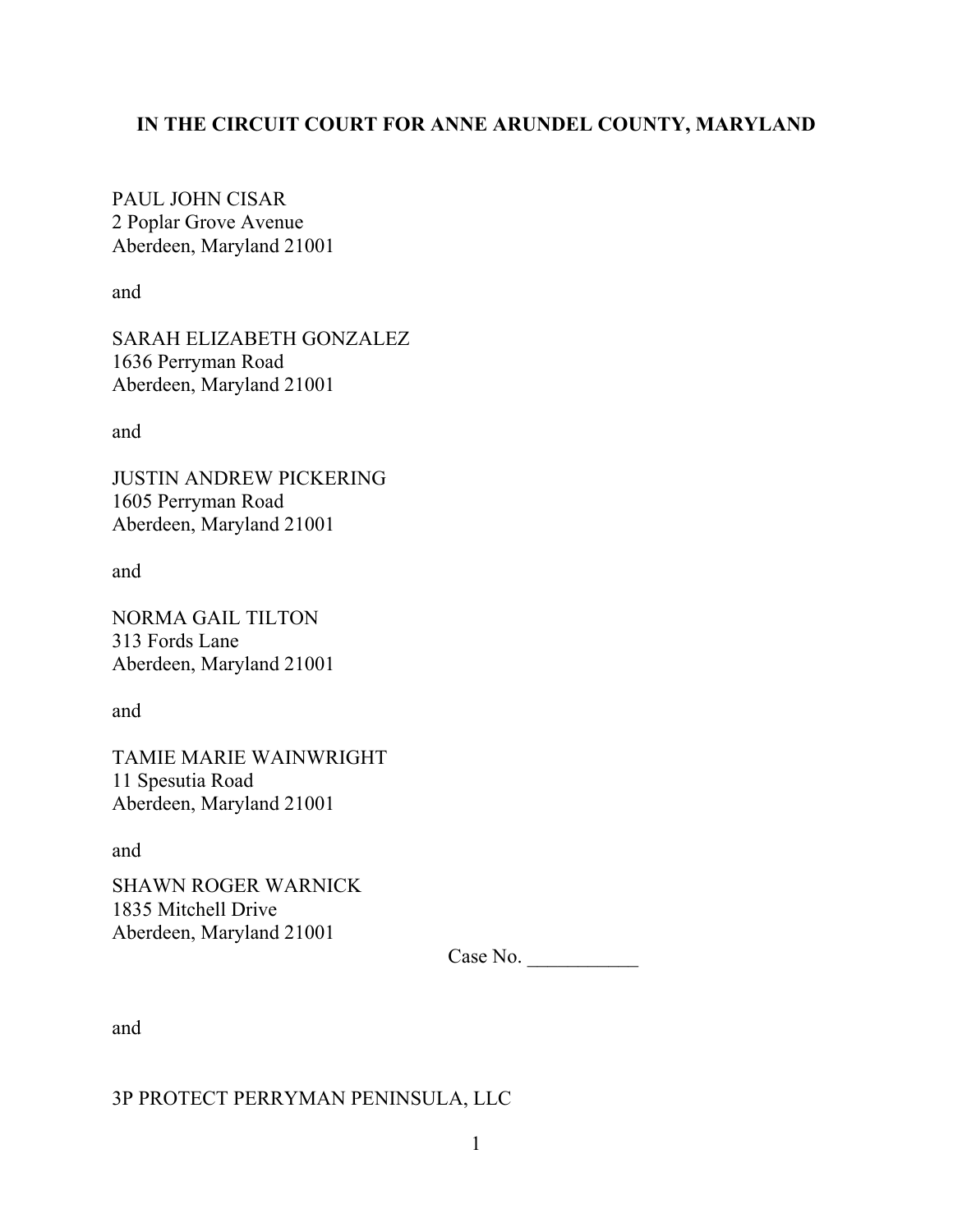## Plaintiffs

v.

## F.O. MITCHELL & BRO.

Serve on:

427 Michaelsville Road Perryman, Maryland 21130

and

## FREDERICK WARD ASSOCIATES, INC.

Serve on:

Torrence Pierce 845 Flintlock Drive Bel Air, Maryland 21015

and

## HARFORD COUNTY, MARYLAND

Serve on:

Melissa Lambert, Esquire County Attorney Harford County, Maryland Law Department 220 South Main Street Bel Air, Maryland 21014

and

## CHESAPEAKE REAL ESTATE GROUP, LLC

Serve on:

James Lighthizer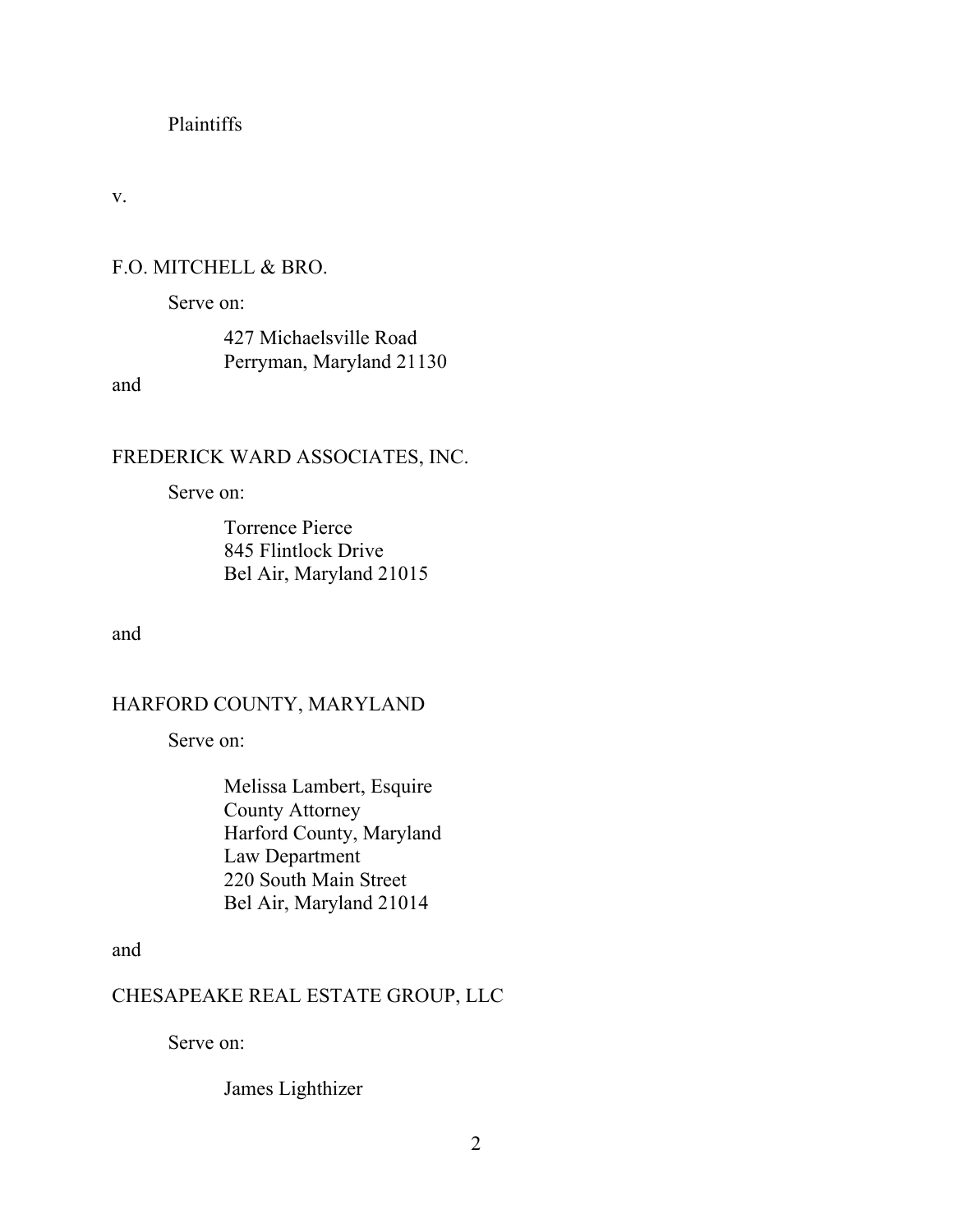1 Boone Trail Severna Park, Maryland 21146

Defendants.

# **VERIFIED COMPLAINT FOR INJUNCTIVE RELIEF AND DECLARATORY JUDGMENT AND PRIVATE ACTION FOR NUISANCE AND PUBLIC NUISANCE**

\* \* \* \* \* \* \* \* \* \* \* \* \*

Plaintiffs Paul Cisar, Sarah Gonzalez, Justin Pickering, Norma Tilton, Tamie Wainwright, Shawn Warnick and 3P Protect Perryman Peninsula, LLC, by their undersigned attorneys, Rignal Baldwin V, Michael Cuches, and Baldwin | Seraina, LLC, sues F.O. Mitchell & Bro., Inc., Frederick Ward Associates, Inc., Harford County, Maryland and Chesapeake Real Estate Group, LLC, and states:

## Prefatory Statement

1. This action relates to the planned development and construction of a multibuilding, 5.2 million square foot, Freight Terminal on a collection of parcels in Harford County.

2. The parcels, colloquially known as the "Mitchell Farm," are located on the Perryman Peninsula and are primarily undeveloped agricultural land zoned pursuant to Harford County's Zoning Code as Light Industrial ("LI").

3. According to Defendant Fredrick Ward, the engineer for the planned development:

> *The subject property is over 700 acres and mostly zoned Light Industrial. A small portion is zoned General Industrial fronting Chelsea Road. And there are some AG parcels, some*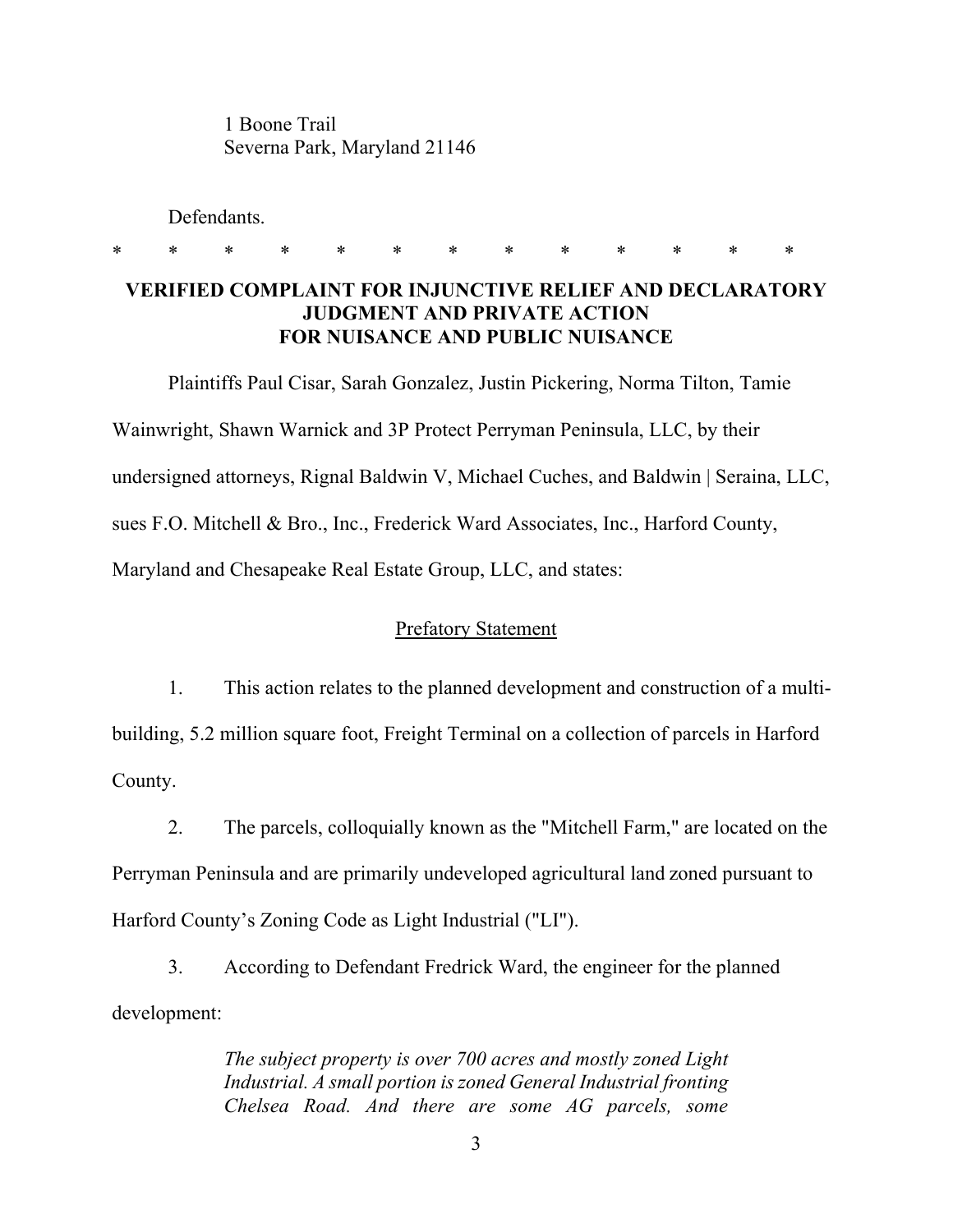*residential parcels also, and a business parcel. A portion of the property, about 10%, is in the Chesapeake Bay Critical Area, Designations Limited Development Area, and Resource Conservation Area. And about 31% in the Water Source Protection District of the Perryman Well Field. We are proposing 5 warehouses totaling 5.2 million square feet. And another 2,000 square feet of commercial retail use integrated into the overall project. Presently the primary access to the property is from Perryman and Canning House Road. We are proposing a new primary access via connection road from Chelsea Road to Perryman. The development will be served by public Water and Sewer.*

4. In fact, the "5 warehouses" are a massive Freight Terminal, that, on information and belief, will be operating 24-hours a day.

5. The Freight Terminal, as proposed, will be the largest in the State of

Maryland and the 3rd largest in the Country. It will be larger than, and create traffic

volumes higher than, many commercial airports.

6. The Freight Terminal, as proposed, will bring over 1000 additional tractor trailers and over 2000 additional passenger vehicles onto a single rural road.

7. This rural road is the sole access road for over 400 residential properties on Perryman Peninsula. The proposed Freight Terminal will render that single road impassable during certain times of the day, create exceptionally hazardous traffic conditions, hinder emergency service response times, and endanger school aged children and other pedestrians.

8. The proposed development is unlawful, as a Freight Terminal is a prohibited use for LI zoned property in Harford County.

9. Defendants' conduct is therefore a nuisance *per se*.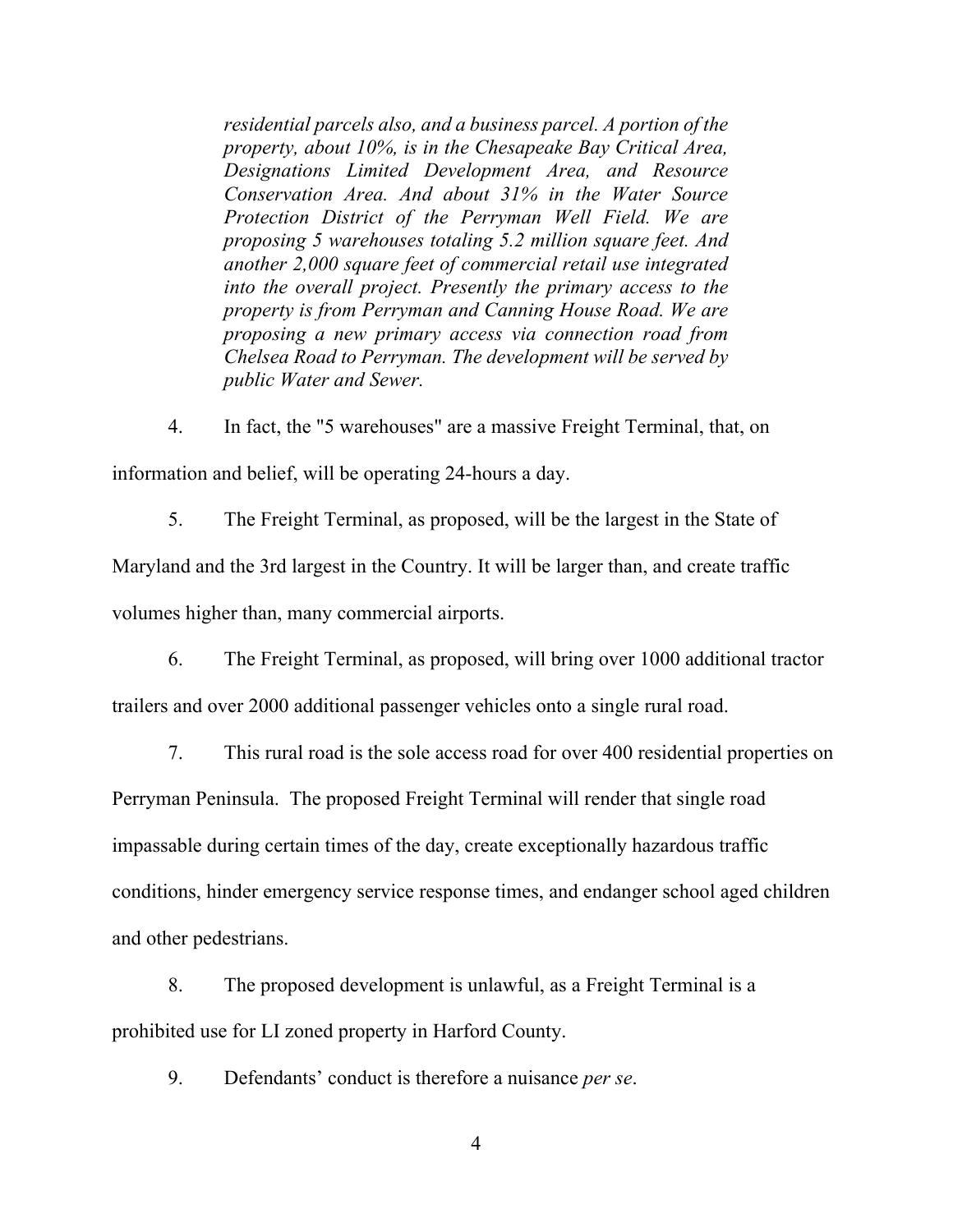10. Defendants' conduct is also a private nuisance because it is an intentional and unreasonable legal cause of a substantial interference and invasion to Plaintiffs' interests in the use and enjoyment of their land.

11. Plaintiffs further seek a declaratory judgment pursuant to the Maryland Declaratory Judgment Act, Md. Code, Ann., Cts. & Jud. Proc. Art., § 3-401, *et seq*. for the purpose of determining a question of actual controversy between the parties and terminating uncertainty and controversy giving rise to this proceeding, as more fully described *infra.*

12. Finally, Plaintiffs seek a preliminary injunction and permanent injunctive relief to prevent a nuisance and private nuisance that the Freight Terminal will indisputably cause.

## The Parties

13. Plaintiff Paul John Cisar, 2 Poplar Grove Avenue, Aberdeen, Maryland, is a resident of Harford County who lives adjacent to the Mitchell Farm with his wife and three children. He has been a resident of that location since 1994.

14. Plaintiff Sarah Gonzalez, 1636 Perryman Road, Aberdeen, is a resident of Harford County who lives adjacent to the Mitchell Farm with her husband, and four children. She has been a resident of that location since 2022.

15. Plaintiff Justin Andrew Pickering, 1605 Perryman Road, Aberdeen, Maryland, is a resident of Harford County who lives adjacent to the Mitchell Farm with his wife and two children, and has been a resident of that location since 2016.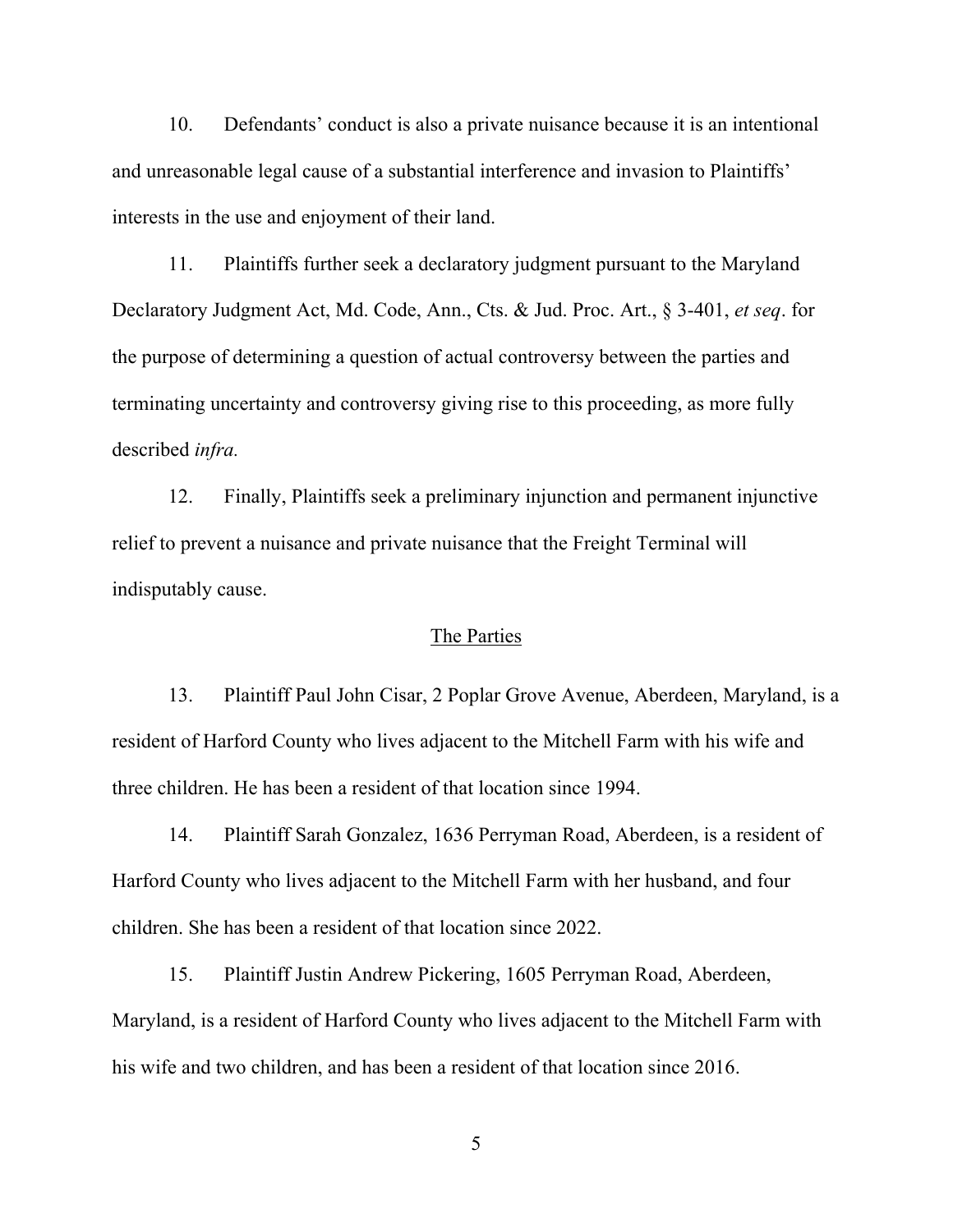16. Plaintiff Norma Gail Tilton, 313 Fords Lane, Aberdeen, Maryland, is a resident of Harford County who lives adjacent to the Mitchell Farm with her husband, and has been a resident of that location since 1993.

17. Plaintiff Tamie Wainwright, 11 Spesutia Road, Aberdeen, Maryland, is a resident of Harford County who lives in close proximity to the Mitchell Farm with her husband and son, and has been a resident of that location since 2017. Perryman Peninsula is her ancestral home.

18. Plaintiff Shawn Warnick, 1835 Mitchell Drive, Aberdeen, Maryland, is a resident of Harford County who lives adjacent to the Mitchell Farm and has been a resident of that location since 2019.

19. Plaintiff 3P Perryman Peninsula, LLC. ("3P") is a Maryland corporation located in Harford County dedicated to preserving and protecting the unique natural, aesthetic, and historical aspects of the Perryman Peninsula area and its environment.

20. 3P is comprised of individual members who reside in, and primarily have interests in real property on, Perryman Peninsula. 3P is authorized to engage in all lawful business and activity for which a Maryland limited liability company may engage, including, but not limited to, instituting legal actions. Defendants' actions and proposed actions affect the environment and value of real property where 3P's members reside, prevent safe and comfortable enjoyment of their property, and endanger the health and safety of its members.

21. Defendant F.O. Mitchell & Bro. is a corporation organized under the laws of Maryland that maintains its principal place of business in Maryland. It, and, or its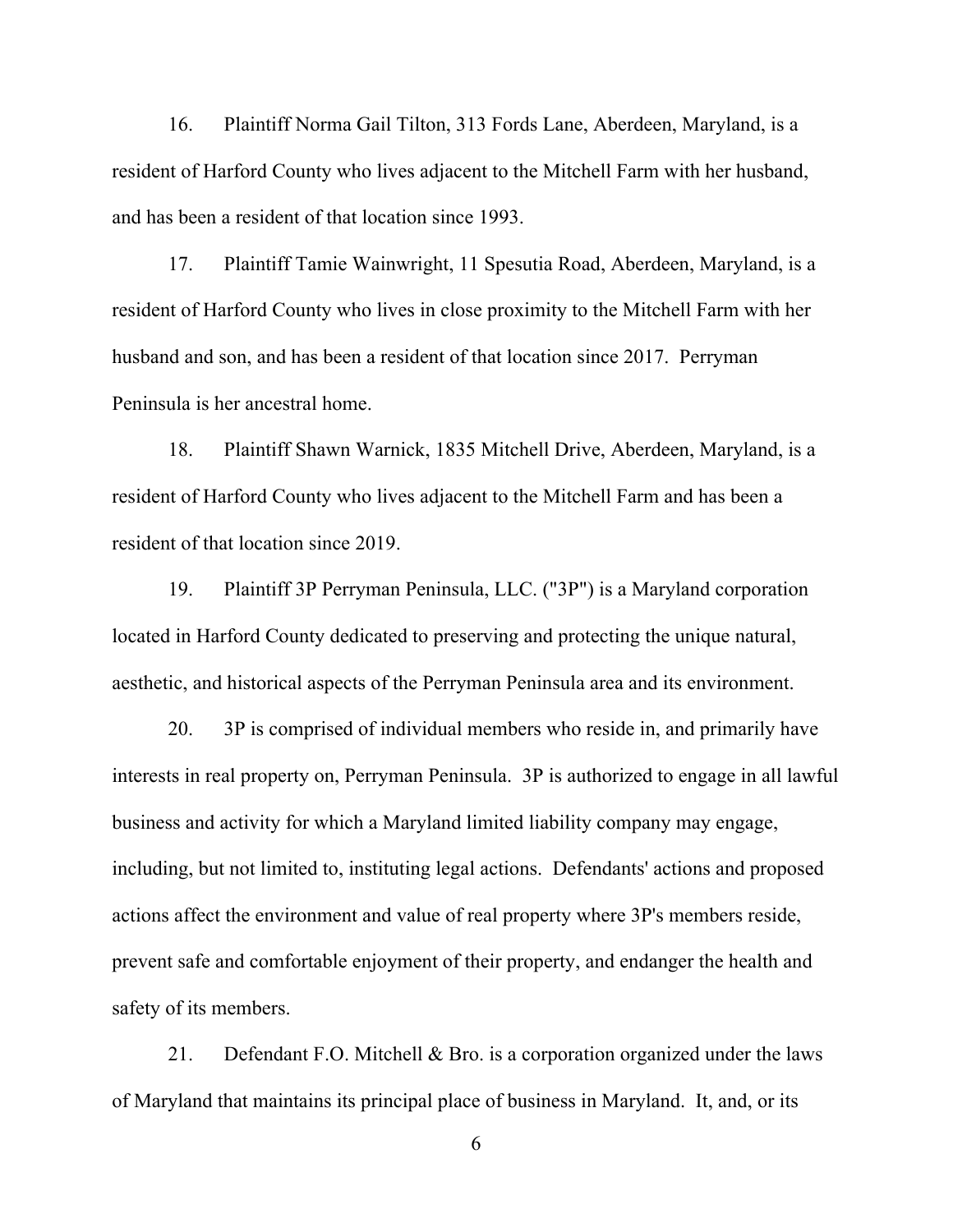predecessor entities, has owned the Mitchell Farm for Decades. Of late it has sold portions of, and is in the process of further selling portions of, the Mitchell Farm in furtherance of the unlawful Freight Terminal development.

22. Defendant Chesapeake Real Estate Group ("CREG") is a corporation organized under the laws of Maryland that maintains its principal place of business in Anne Arundel County, Maryland. CREG is also the purchaser, contract purchaser, legal and beneficial owner of certain portions, and ultimate developer of, the Mitchell Farm.

23. Defendant Frederick Ward Associates, Inc. ("Frederick Ward") is a corporation organized under the laws of Maryland, which maintains its principal place of business in Maryland. Defendant Frederick Ward is the engineering firm engaged to design, submit, request, apply for and obtain permits from Harford County, Maryland for the unlawful development of the Mitchell Farm on behalf of, and in concert with, the developer Defendant CREG.

24. Defendant Harford County, Maryland ("Harford County") is a political subdivision of the State of Maryland responsible for the approval and granting of permits for development of real property in its jurisdiction. It has the obligation to prevent unlawful development of real property in Harford County, Maryland, including this Freight Terminal.

#### Jurisdiction and Venue

25. This Court has personal jurisdiction over Defendants pursuant to Maryland Code Ann., Cts. & Jud. Proc. § 6-102(a) because Defendants F.O. Mitchell & Bro.,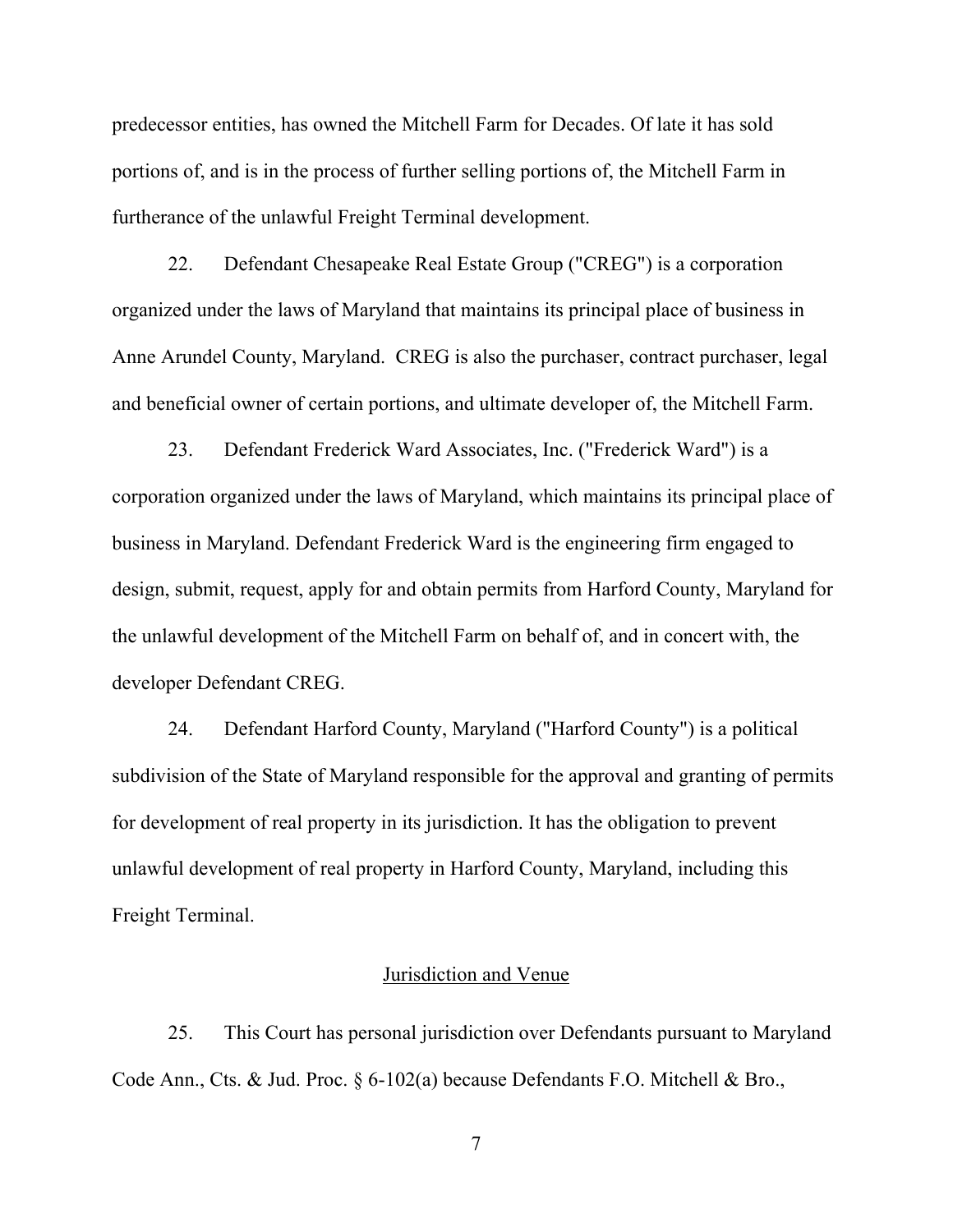Frederick Ward, and CREG are corporations organized under the laws of Maryland and maintain their principal place of business in Maryland.

26. This Court has personal jurisdiction over Defendant Harford County because it is a political subdivision of the State of Maryland.

27. Anne Arundel County is the proper venue pursuant to Maryland Code Ann., Cts. & Jud. Proc. § 6-201 because Defendant CREG's principal place of business is in Anne Arundel County.

#### Factual Allegations Applicable to All Counts

28. Mitchell Farm is located on the Perryman Peninsula in Harford County and is primarily undeveloped agricultural land. It is a farm in the middle of a residential community.

29. Plaintiffs Cisar, Gonzalez, Pickering, Tilton, Wainwright and Warnick own and reside on real property adjoining or in proximity to the Mitchell Farm.

30. Until recently Mitchell Farm has been owned by Defendant F.O. Mitchell & Bro. and/or its agents and alter egos.

31. Defendant F.O. Mitchell & Bro. has of late sold portions of, and is in the process of further selling portions of, the Mitchell Farm to Defendant CREG.

32. Defendants CREG and Frederick Ward have begun development of the Mitchell Farm by seeking approvals for the Freight Terminal. Defendants CREG and Frederick Ward have, among other things, submitted concept plans, Forest Stand Delineation Plans, Preliminary Plans, Site Plans, and presented a traffic impact study.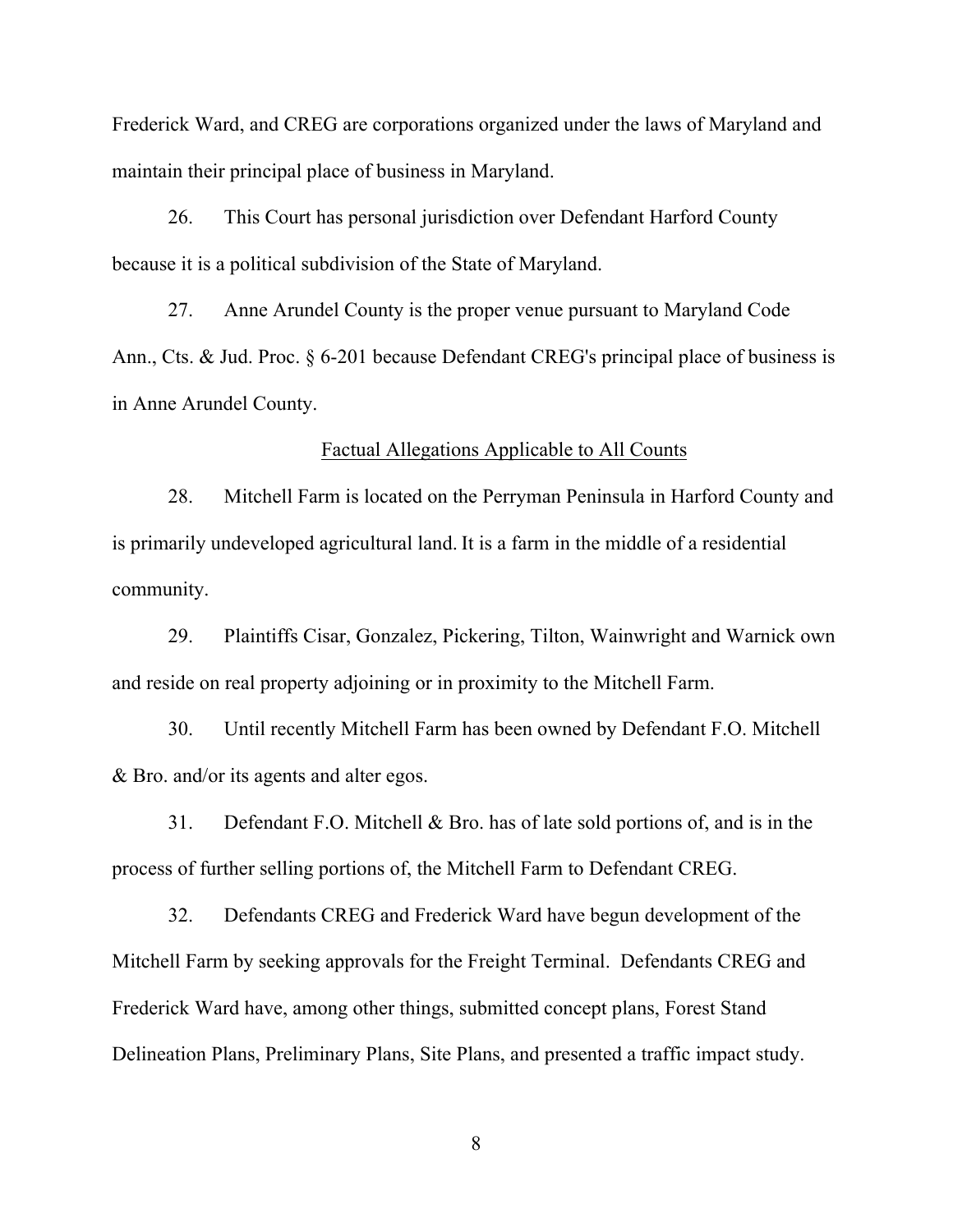33. CREG and Frederick Ward have also begun constructing and installing utility features on and around the Mitchell Farm in anticipation of the Freight Terminal's construction.

34. On information and belief, Defendant F.O. Mitchell & Bro., or one of its agents, still maintains a beneficial ownership interest in the Freight Terminal development.

35. The development and use of the Mitchell Farm as a Freight Terminal is unlawful and will harm all Plaintiffs.

36. Harford County, like other jurisdictions in Maryland, has adopted a Zoning Code pursuant to Article 25A of the Annotated Code of Maryland and the Harford County Charter.

37. The purpose of the Harford County Zoning Code is to promote the health, safety, and general welfare of the community by regulating, among other things, the size and use of buildings, structures and land.

38. It's provisions and requirements apply to all lands and their uses within the territorial limits of Harford County, including of course, the Mitchell Farm.

39. The Zoning Code establishes and delineates specific Zoning Districts and the principal uses permitted in each district. The principal uses permitted, and those that are not permitted in each zoning district are also defined.

40. The Mitchell Farm is zoned "Light Industrial" or "LI," pursuant to the Harford County Zoning Code.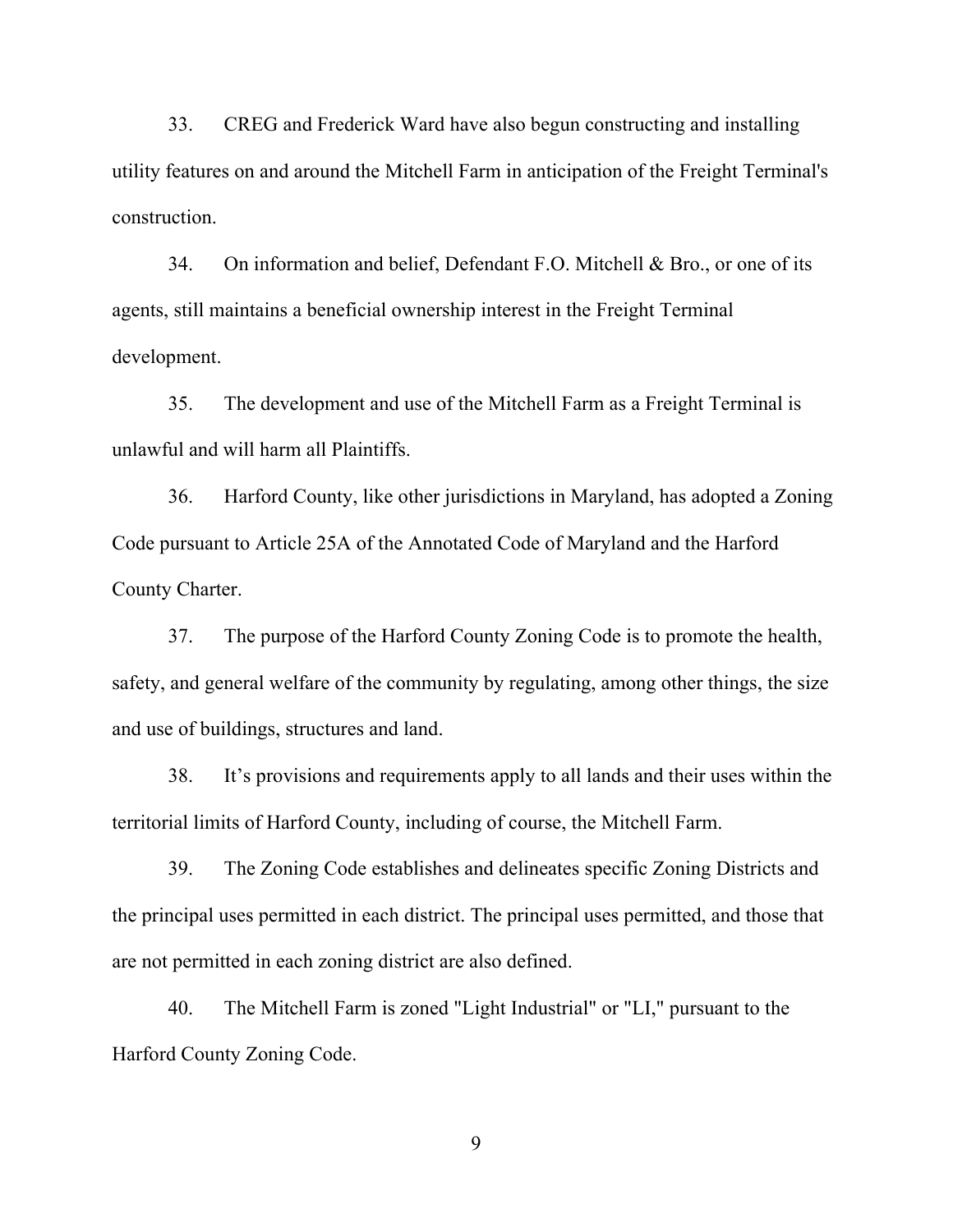41. Section 267-60(A)(2) of the Harford County Zoning Code defines a Light Industrial District as one that is intended to permit a mix of light manufacturing, warehousing and service uses (emphasis supplied).

42. Pursuant to the Harford County Zoning Code, a "Freight Terminal" is not a permitted use in a Light Industrial zone.

43. The unlawful development will cause special damage to the individual Plaintiffs that differs from that impressed on the public in that the harm will directly lower the value of their property and diminish the use and enjoyment thereto.

44. According to a representative of the Aberdeen Fire Department speaking at a Development Advisory Committee meeting regarding the planned development of the Mitchell Farm, "this project will further increase the traffic hazards and congestion in this area even more if there are no other road infrastructure improvements to this area."

45. There are no adequate road infrastructure improvements constructed, planned, or intended for this project.

46. As a result, back-ups, traveling hazards, and increased response times for emergency vehicles will result from the proposed development.

47. These back-ups, hazards, and increased response times create real, substantial, and likely dangers to residents of Perryman Peninsula, specifically the individual plaintiffs.

48. Despite the illegality and danger posed to Plaintiffs and other residents, Defendant Harford County has acquiesced to, and actively promoted, the unlawful development of the Freight Terminal.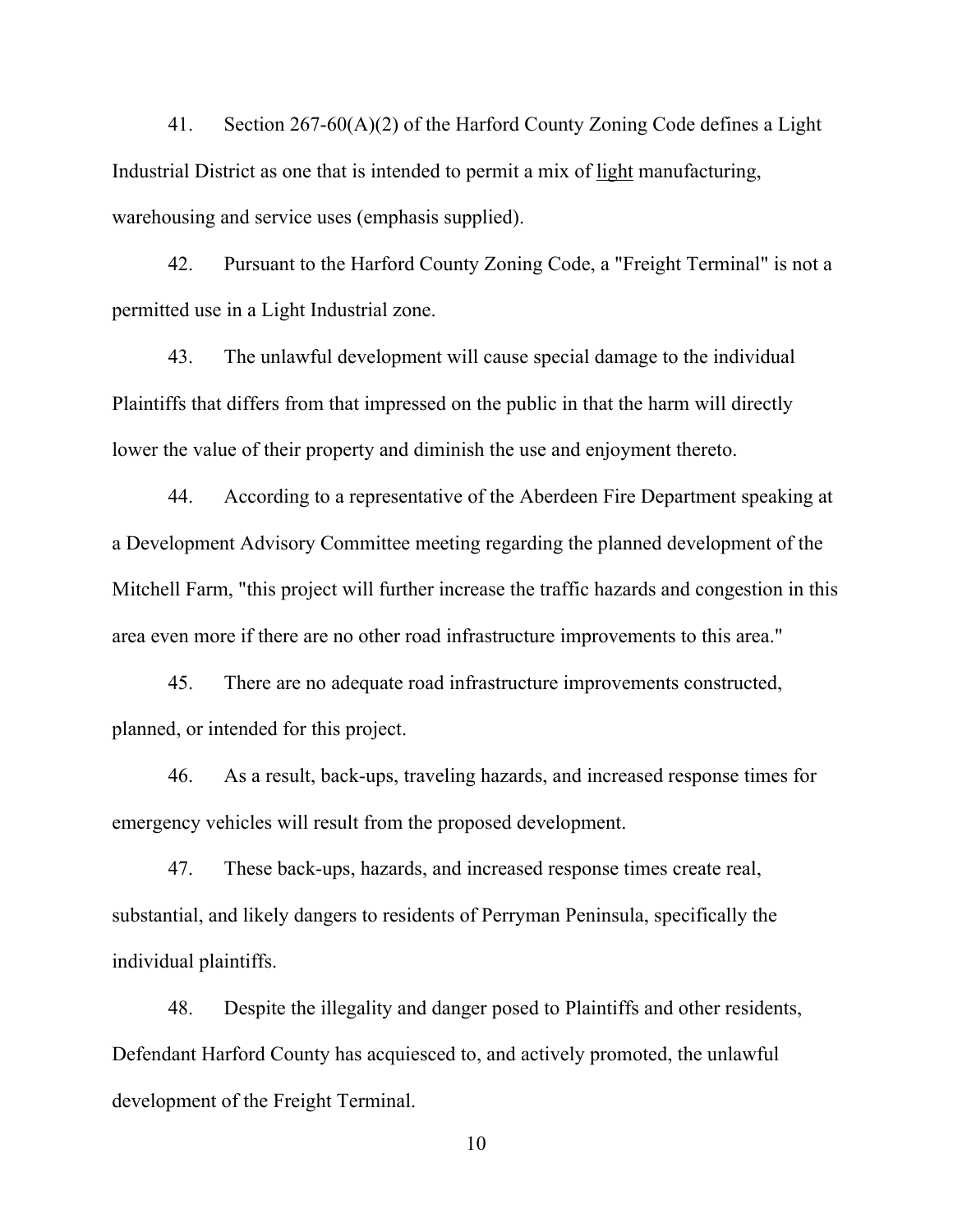49. The proposed development includes five massive freight distribution terminal buildings, totaling 5.2 million square feet of built-upon space.

50. In addition to the 5.2 million square feet of Freight Terminal buildings, the site plans include 2,000 square feet of commercial space.

51. The plans call for an additional 5 million square feet of internal roadway and parking, including 2,178 tractor trailer parking spaces and 3,773 passenger vehicle parking spaces.

52. The scale and intensity of use of an around-the-clock Freight Terminal, with thousands of loading docks, and storage of over 2000 commercial trailers, is irreparably incompatible with Harford County's Light Industrial zoning code designation for the Mitchell Farm.

53. Plaintiffs' interests in real property are in danger of irreparable harm occasioned by current and planned future unlawful use and development of the Mitchell Farm by the Defendants, individually, and collectively.

54. This unlawful use and resulting harm to all Plaintiffs invades the rights of the adjacent and other property owner Plaintiffs, and all residents of Harford County, Maryland, in that it will render many of the small rural roads unusable and/or unsafe for residents.

55. The unlawful development will exponentially increase the number of tractor trailers on the peninsula. The increased tractor trailer traffic will make travel to the surrounding residential communities unsafe, and at shift changes, practically impossible.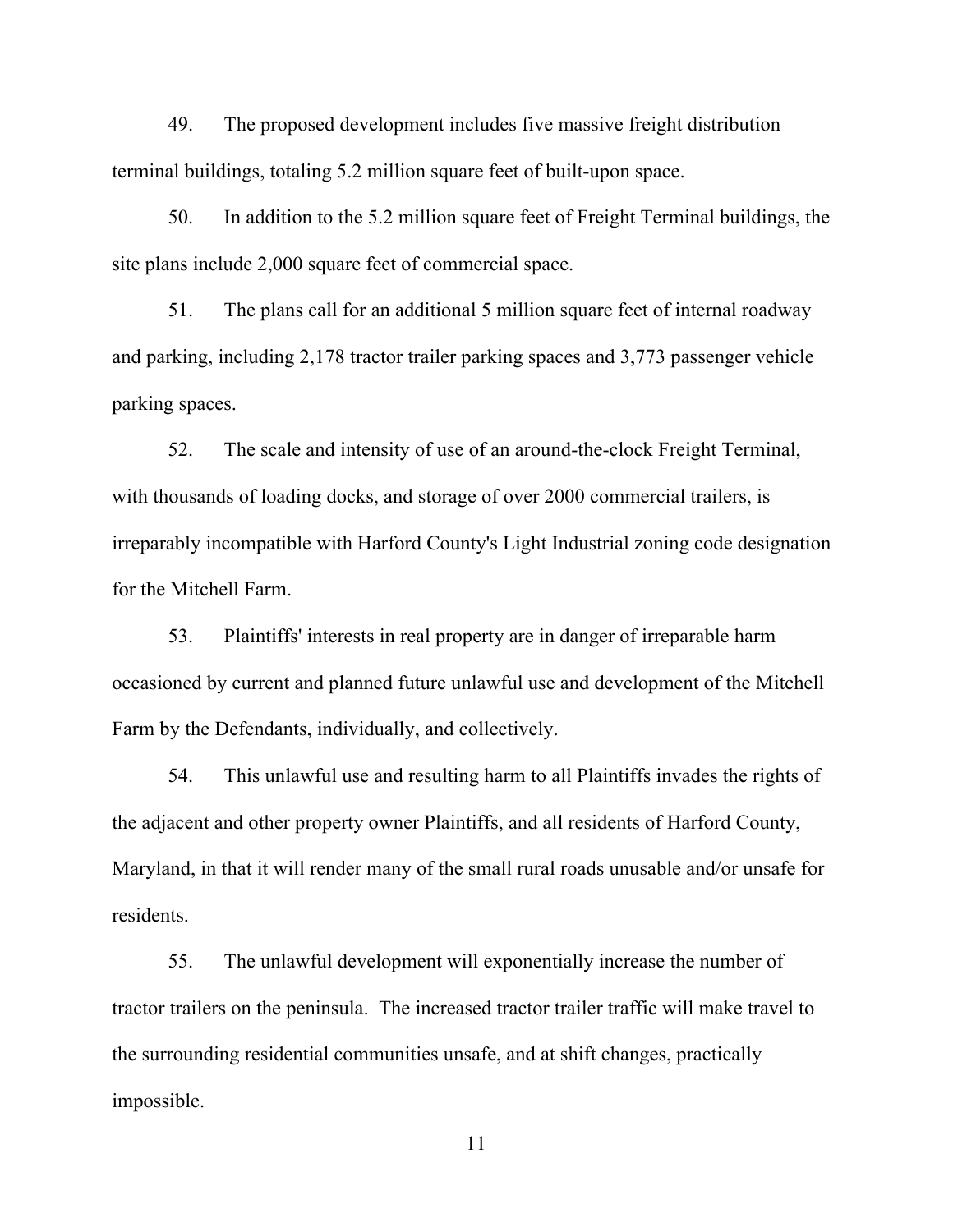56. The increased traffic will exacerbate diesel exhaust and cause health problems for nearby residents. The resulting environmental impacts will impair the water resources, wildlife, land, and other environmental, recreational, and economic uses of Plaintiff's real property.

57. Defendants' past and proposed unlawful acts present an imminent danger to the health, welfare, and safety of the people near the Mitchell Farm, those living on Perryman Peninsula, and those residing in the greater Harford County, Maryland community.

58. Defendants' past and proposed unlawful acts will result in irreversible and irreparable damage to the air, water, and other natural resources.

59. This Court's intervention is required to prevent the pollution, destruction, and substantial and unreasonable impairment of the air, water, and other natural and civic resources of the Perryman Peninsula.

#### COUNT ONE - DECLARATORY ACTION

#### *Against All Parties*

60. This Count adopts by reference all numbered paragraphs in the Complaint as if fully set forth herein.

61. The Act provides an opportunity to any person, including corporations, to settle and to obtain relief from uncertainty and insecurity with respect to rights, status, and other legal relations.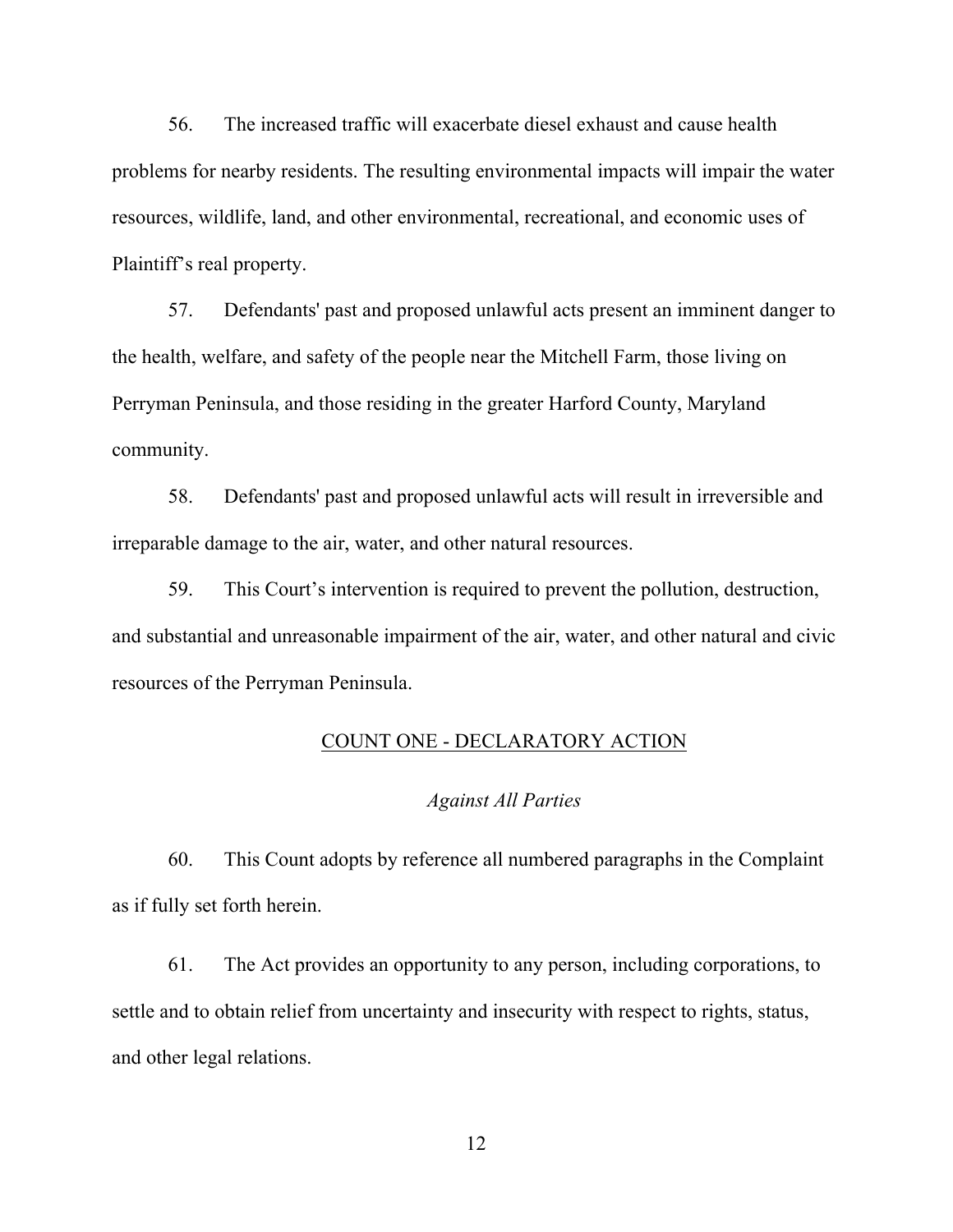62. Parties, pursuant to Section 3-406, may seek determination of a question of construction or validity arising not only under a contract, but also under a statute, ordinance, administrative rule, or regulation, and obtain a declaration of rights, status, or other legal relations thereunder.

63. Plaintiffs Cisar, Gonzalez, Pickering, Tilton, Wainwright, Warnick and 3P's rights, status and legal relations are affected by Defendants' *ultra vires* interpretation, application, and planned contravention of a statute, municipal ordinance, administrative rule, or regulation.

64. There exists a justiciable issue and controversy relating to a question of construction or validity of the instrument, statute, ordinance, or rule, i.e. the zoning code.

65. The justiciable issue presents more than a mere difference of opinion, in that Defendants are violating the zoning code.

66. There is more than a mere prayer for declaratory relief in the complaint.

67. Plaintiffs seek a declaratory judgment that the planned Freight Terminal is unlawful and violates the Zoning Code's clear prohibition against its construction in a Light Industrical zoned district.

68. A declaratory judgment by this Court will terminate this controversy.

69. Plaintiffs are entitled to injunctive relief against Defendants.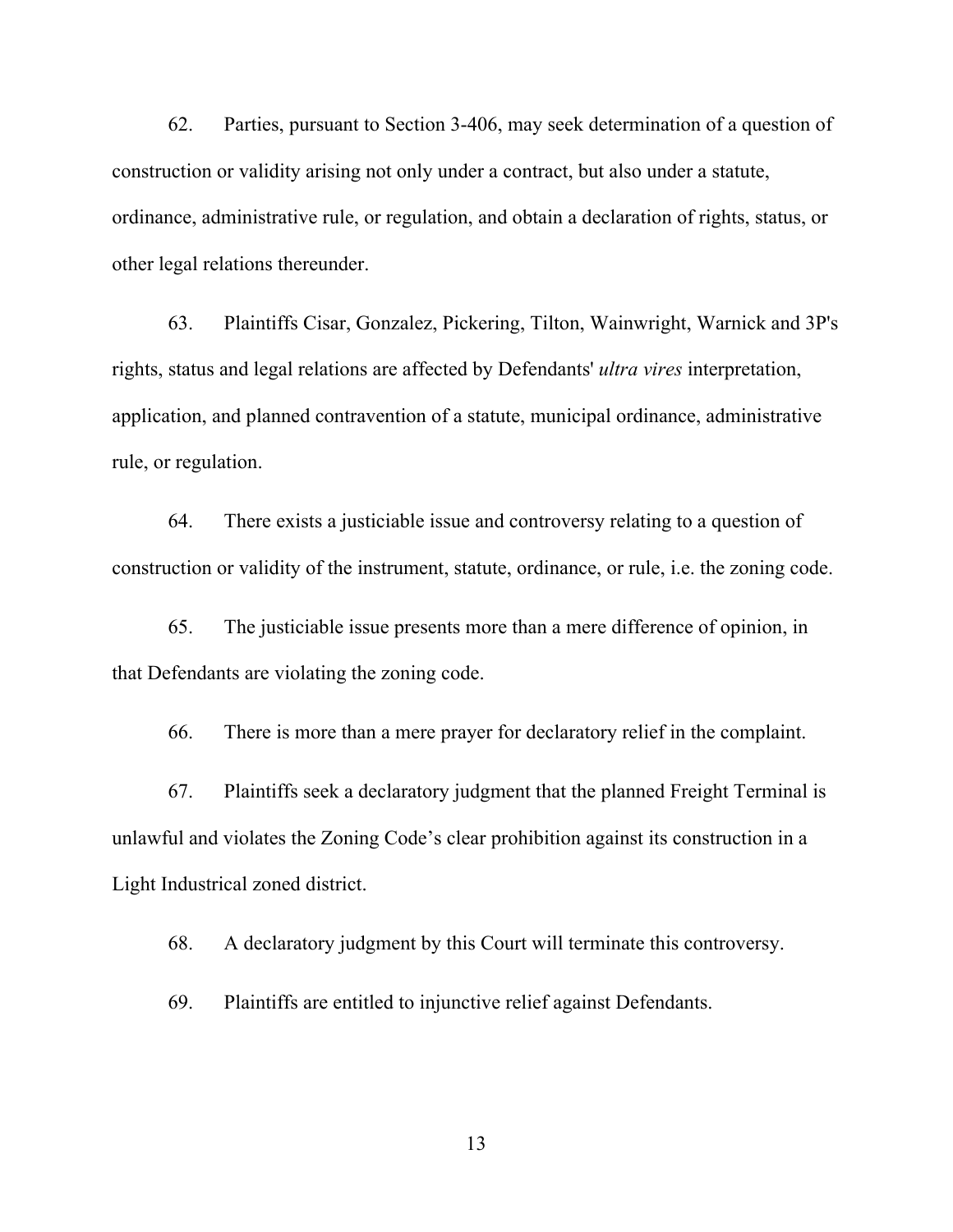#### COUNT TWO – PRIVATE ACTION FOR NUISANCE

*Against Defendants CREG, Frederick Ward, and F.O. Mitchell & Bro.*

70. This Count adopts by reference all numbered paragraphs in the Complaint as if fully set forth herein.

71. Defendants' conduct is a legal cause of an invasion to Plaintiffs Cisar, Gonzalez, Pickering, Tilton, Wainwright, Warnick and 3P's members' interest in their private use and enjoyment of their land.

72. Defendants' invasion by way of unlawful development is intentional and unreasonable, and in disregard of the rights of Plaintiffs.

73. Defendants' conduct has caused, and will continue to cause, substantial and unreasonable injury and interference with Plaintiffs Cisar, Gonzalez, Pickering, Tilton, Wainwright, Warnick and 3P's use and enjoyment of their property.

74. For example, the planned development has already impaired Plaintiff's property values.

75. Defendants' conduct has and will continue to cause a diminution in the monetary value and practical use of their property, harming Plaintiffs individual and collective pecuniary interests.

76. Plaintiffs are entitled to injunctive relief against Defendants to prevent the unlawful actions and proposed nuisance contemplated by Defendants.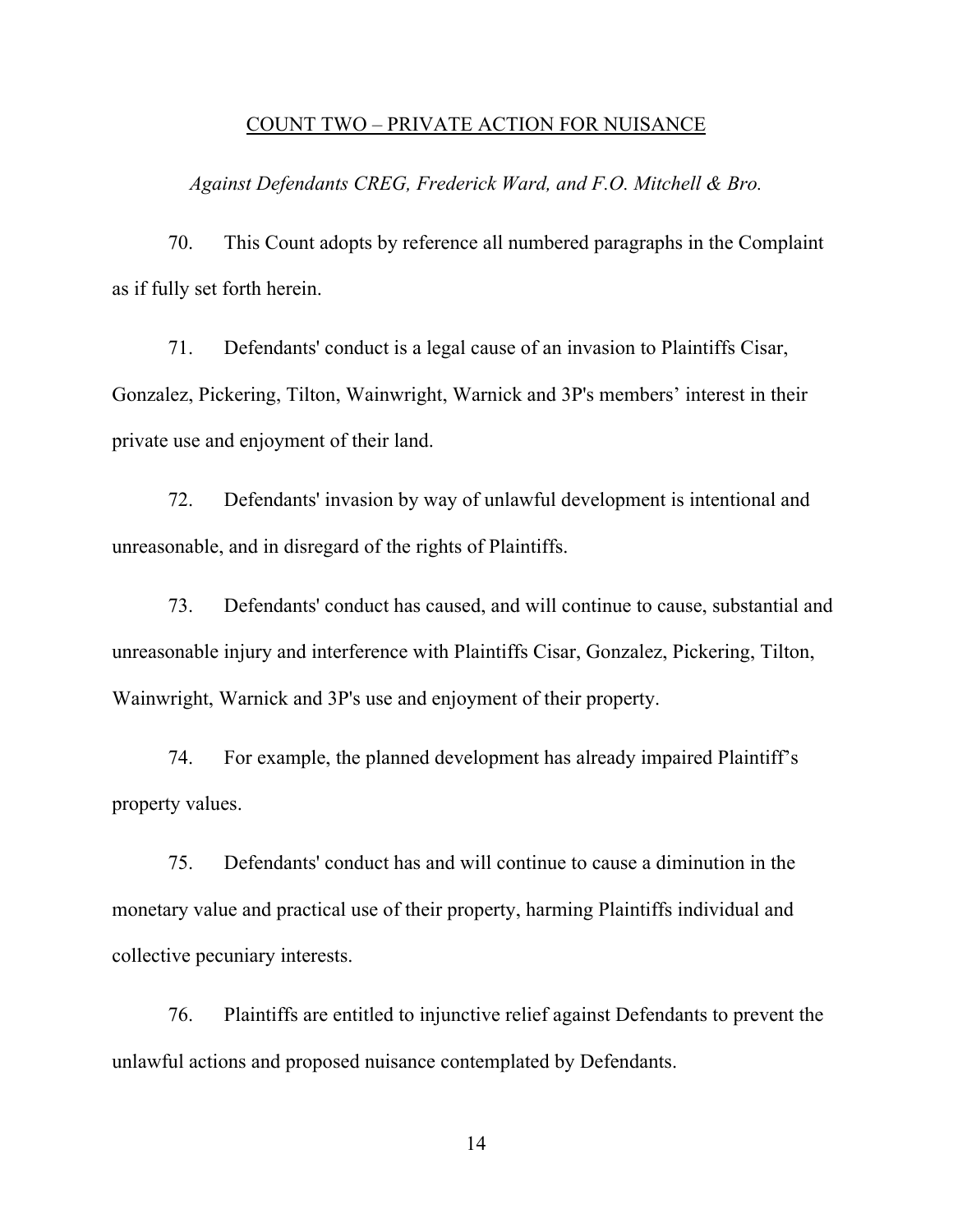#### COUNT THREE – PRIVATE ACTION FOR PUBLIC NUISANCE

*Against CREG, Frederick Ward, and F.O. Mitchell & Bro.*

77. This Count adopts by reference all numbered paragraphs in the Complaint as if fully set forth herein.

78. Defendants' conduct violates the Harford County Zoning Code, and therefore constitutes a nuisance *per se*.

79. Defendants' conduct prejudices public health and comfort with increased pollution and traffic.

80. The development Defendants have begun to, and further endeavor to create is and will be a nuisance because of their locality and surroundings as well as the way it will be maintained.

81. Defendants' conduct unreasonably interferes with the rights of the community at large.

82. The harm suffered by Plaintiffs Cisar, Gonzalez, Pickering, Tilton, Wainwright, Warnick, and 3P, as residents living adjacent or close to the Mitchell Farm, is of a kind different than that suffered by other members of the public.

83. Defendants' conduct has and will continue to cause a diminution in the value of Plaintiff's properties.

84. Plaintiffs are entitled to injunctive relief against Defendants.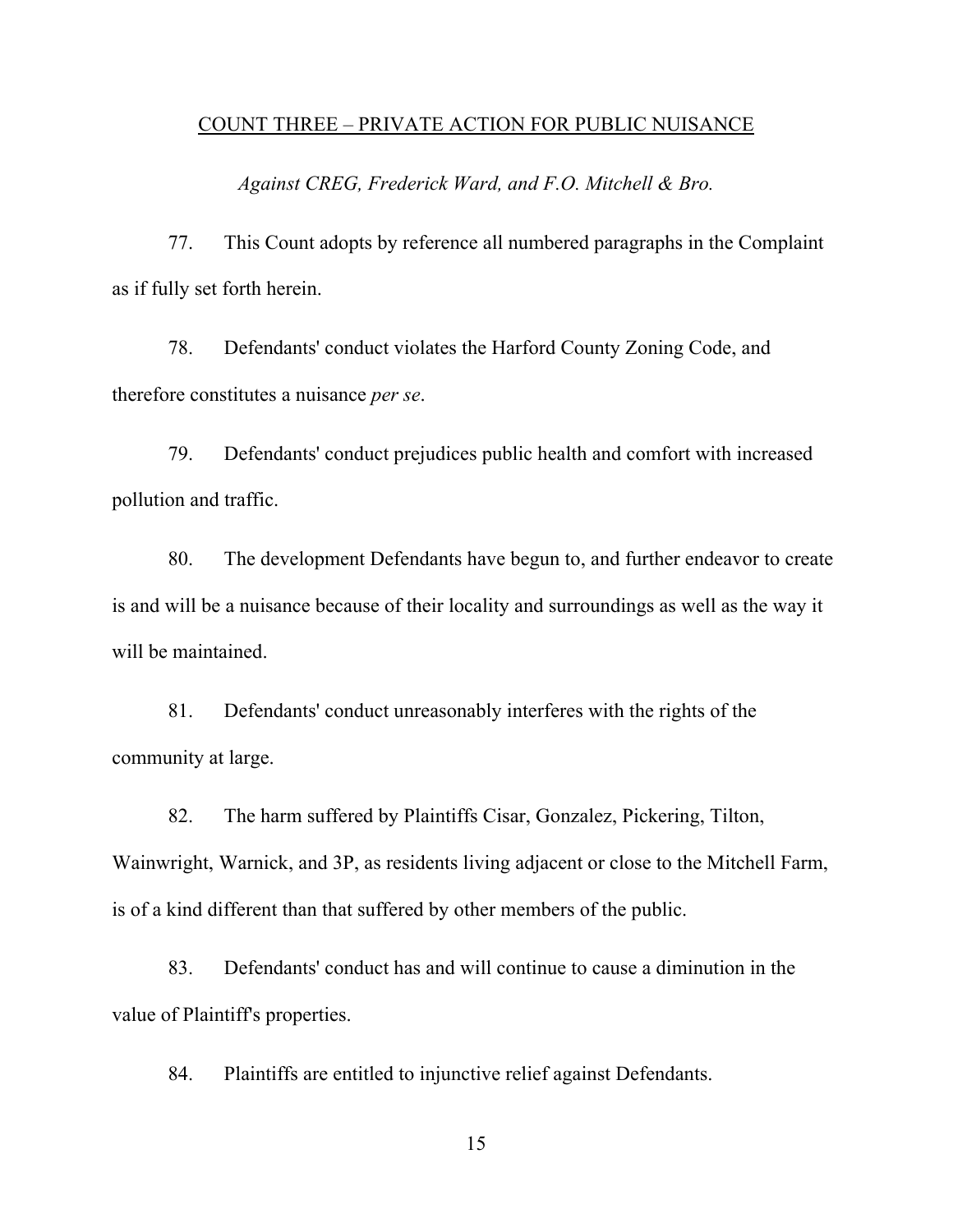# COUNT FOUR –FOR PRELIMINARY AND PERMANT INJUCTIVE RELIEF

#### *Against All Defendants*

85. This Count adopts by reference all numbered paragraphs in the Complaint as if fully set forth herein.

86. This is an action for a preliminary and permanent injunctive relief pursuant to Maryland Rules 15-501 through 15-505.

87. Plaintiffs are residents of Harford County, Maryland. They reside adjacent or close to the Mitchell Farm on Perryman Peninsula.

88. Defendants' conduct in developing their Freight Terminal is an unlawful intrusion, without the consent of Plaintiffs, and interferes with the possessory interests of Plaintiffs in the aforesaid property.

89. Plaintiffs have made repeated demands upon Defendants to cease their operations. Defendants refuse to refrain from their unlawful actions and abide by applicable law, county code, or respect the statutory or common law rights of Plaintiffs.

90. There exists strong likelihood that Plaintiffs will prevail on the merits because the proposed development is expressly prohibited by county code.

91. Unless Defendants are restrained by this Court from impinging on the property rights and pecuniary interests of Plaintiffs, Plaintiffs will suffer immediate, substantial, and irreparable injury.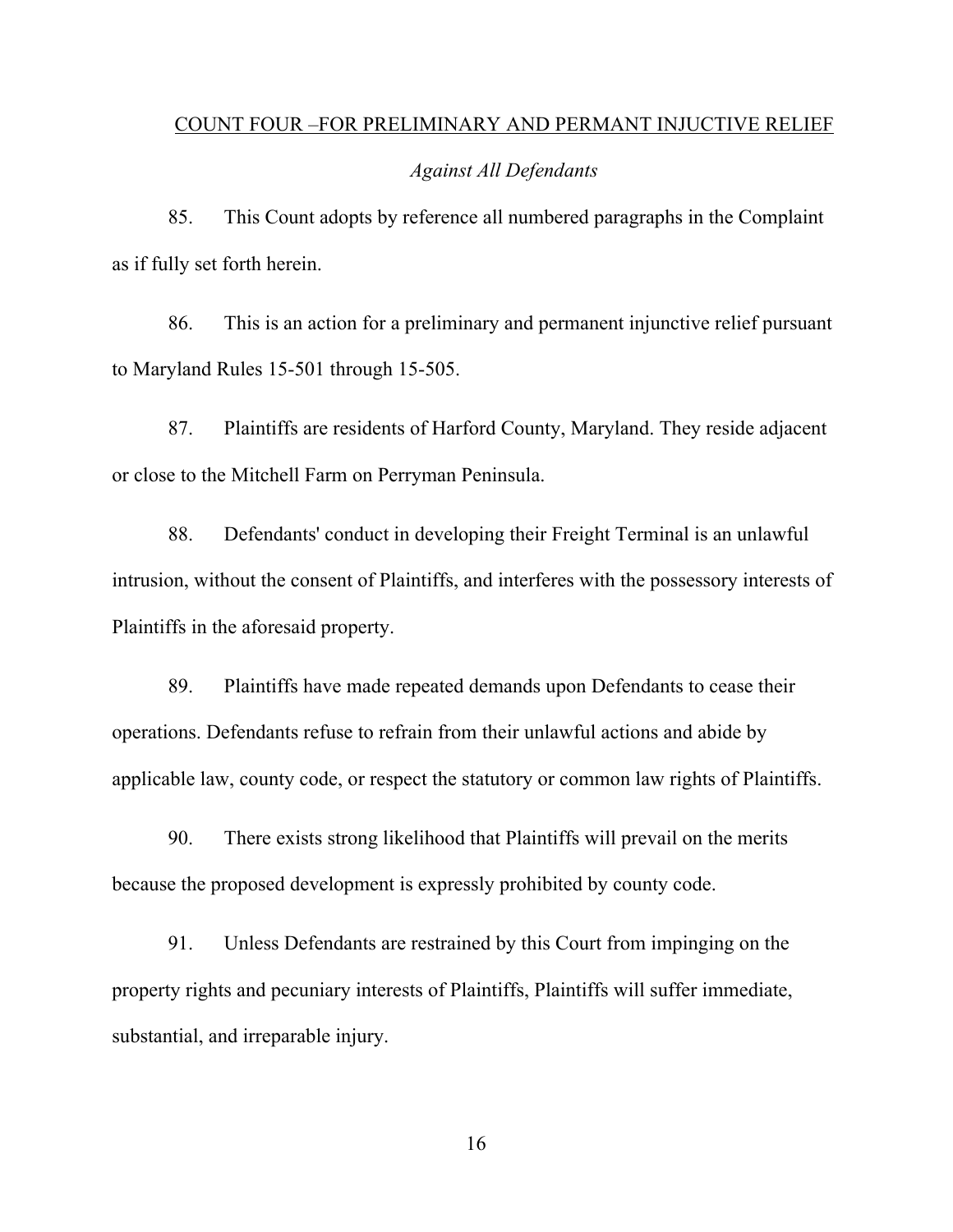92. On information and belief, all Defendants are proceeding in a manner with the unlawful development in contravention of the law to subvert express Harford County zoning code, and by extension, deprive Plaintiffs of their rights.

93. The benefit of Plaintiffs obtaining injunctive relief is equal to or outweighs the potential harm which Defendants would incur if this Court grants the requested injunctive relief.

94. The public interest is best served by granting the injunction, in tat the public benefits when laws are followed by developers.

WHEREFORE, Plaintiff demands:

- A. That this Court determine and adjudicate the rights and liabilities of the parties with respect to the permitted use in the "Light Industrial" Zone pursuant to the Harford County Code;
- B. That this Court issue an Order enjoining Defendants in furtherance of the development of the unlawful Freight Terminal, including, but not limited to, obtaining any permitting or approvals, or performing any actions to the real property at the Mitchell Farm at Perryman Peninsula.
- C. That this Court issue an Order granting Plaintiffs a preliminary injunction restraining and enjoining Defendants from taking any steps in furtherance of the development of the Mitchell Farm at Perryman Peninsula, including but not limited to permitting, approvals, subdividing.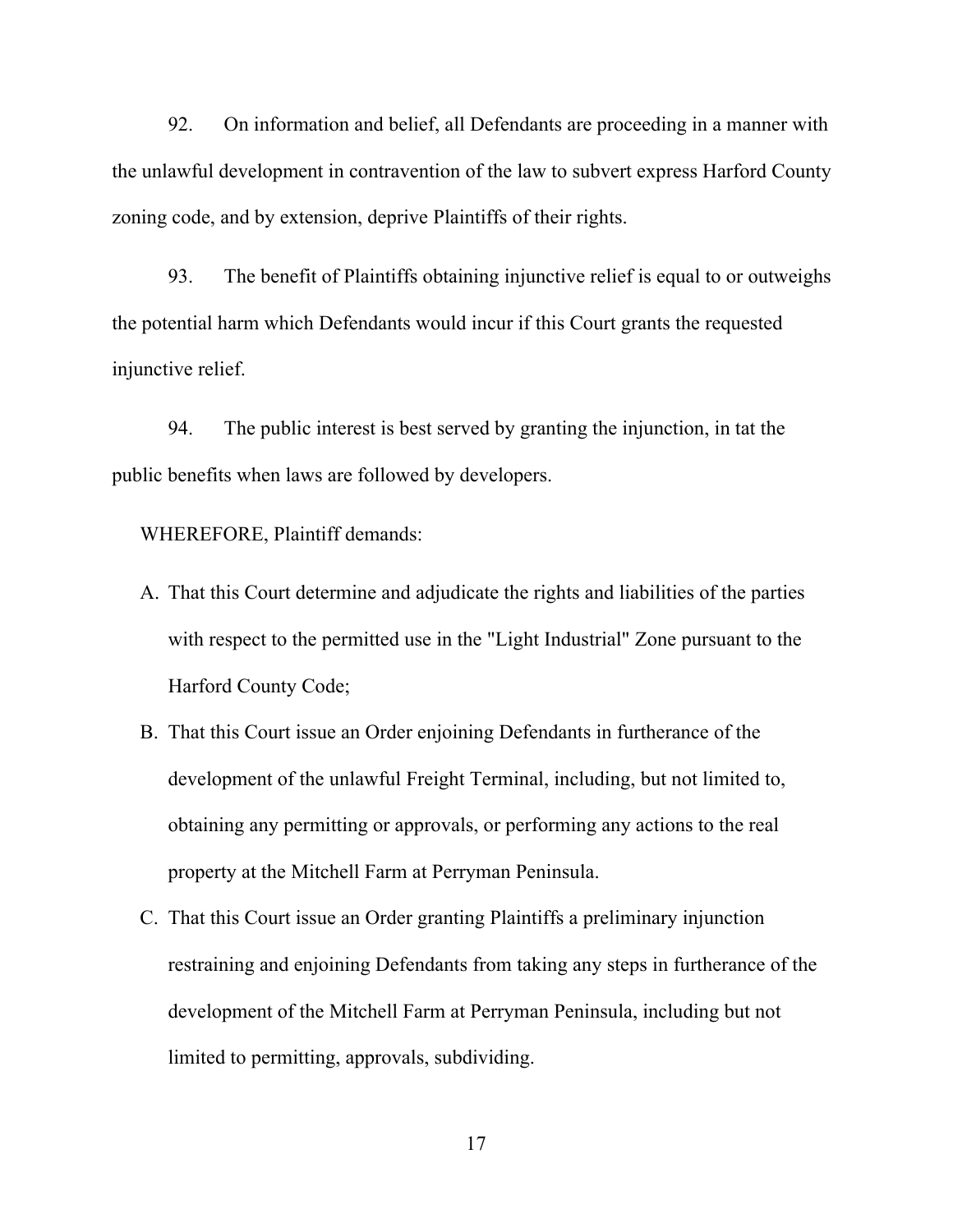D. That this Court award Plaintiffs costs, attorney's fees, and any other such appropriate relief in these proceedings.

Respectfully submitted,

/s/

Rignal W. Baldwin V, CPF No. 1212110046 Michael A. Cuches, CPF No. 0706110047 Baldwin│Seraina, LLC 111 South Calvert Street, Suite 1805 Baltimore, Maryland 21202 Telephone (410) 385-5695 Facsimile (443) 703-7772 rbaldwinv@baldwin-seraina.com mcuches@baldwin-seraina.com

*Attorneys for Plaintiffs, Plaintiffs Cisar, Gonzalez, Pickering, Tilton, Wainwright, Warnick and 3P Protect Perryman Peninsula LLC*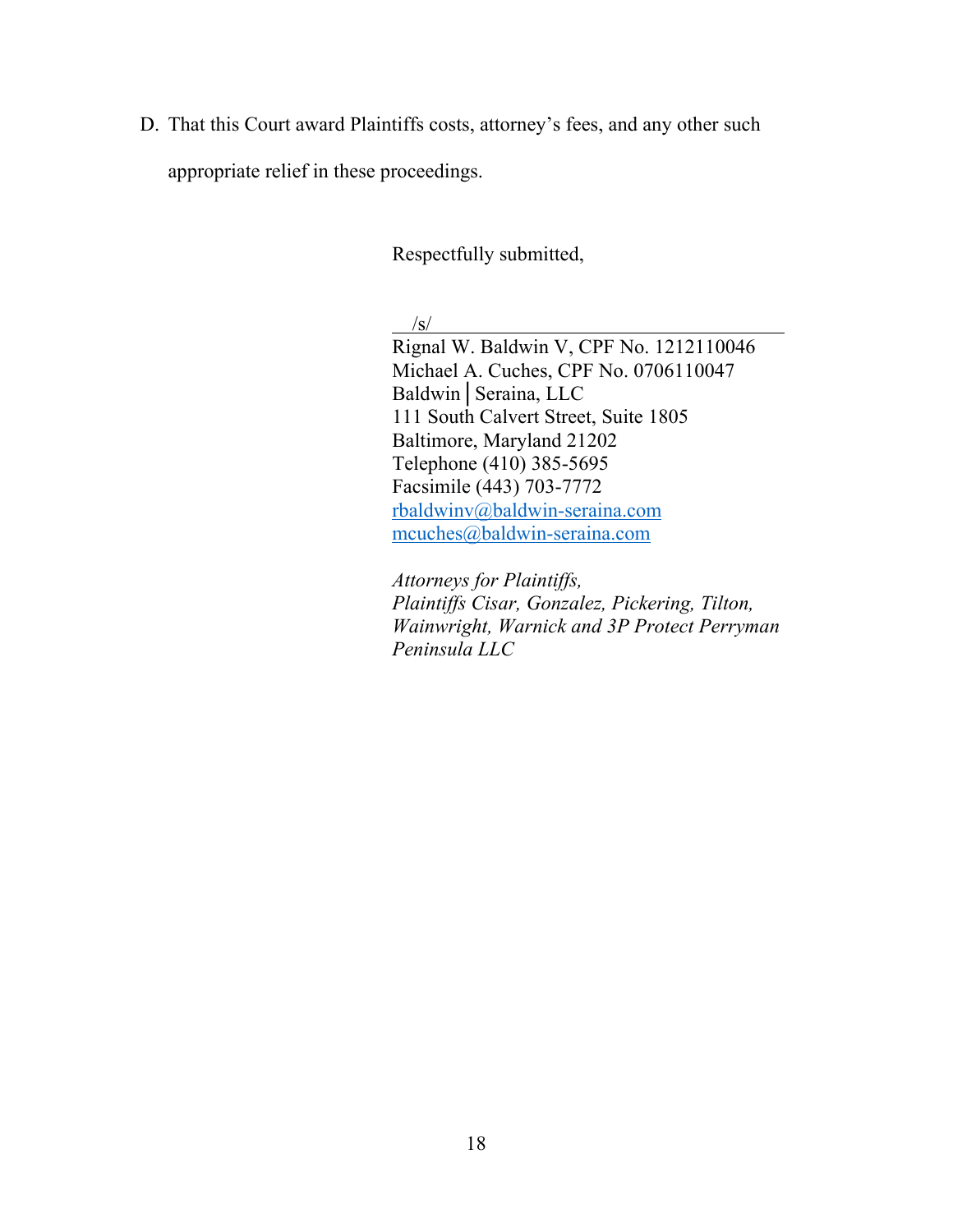ALLE JOHN CISAR

2 Poplar Grove Avenue<br>Aberdeen, Maryland 21001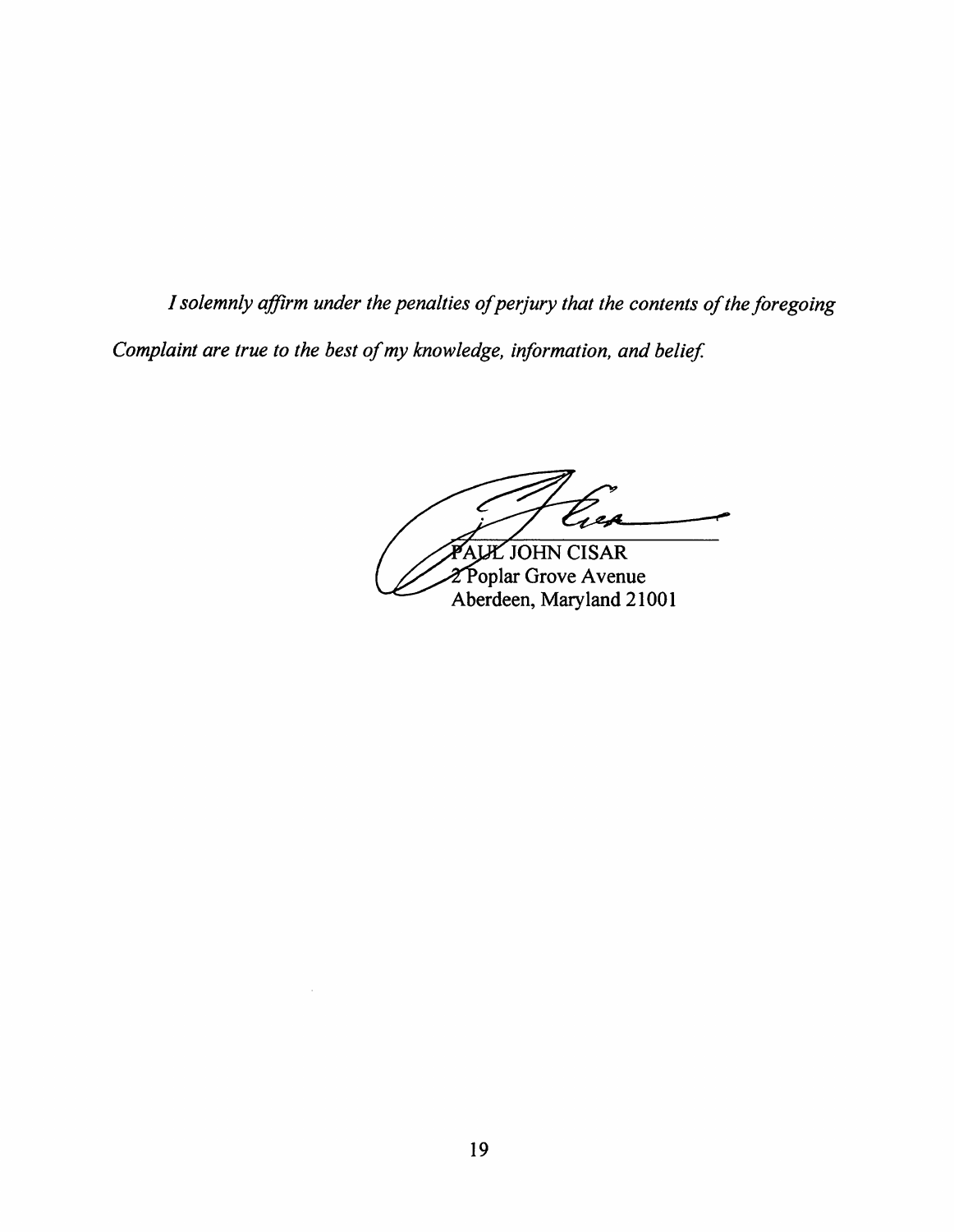$\bullet$ 

arah E Honza

SARAH ELIZABETH GOAZ 1636 Perryman Road Aberdeen, Maryland 21001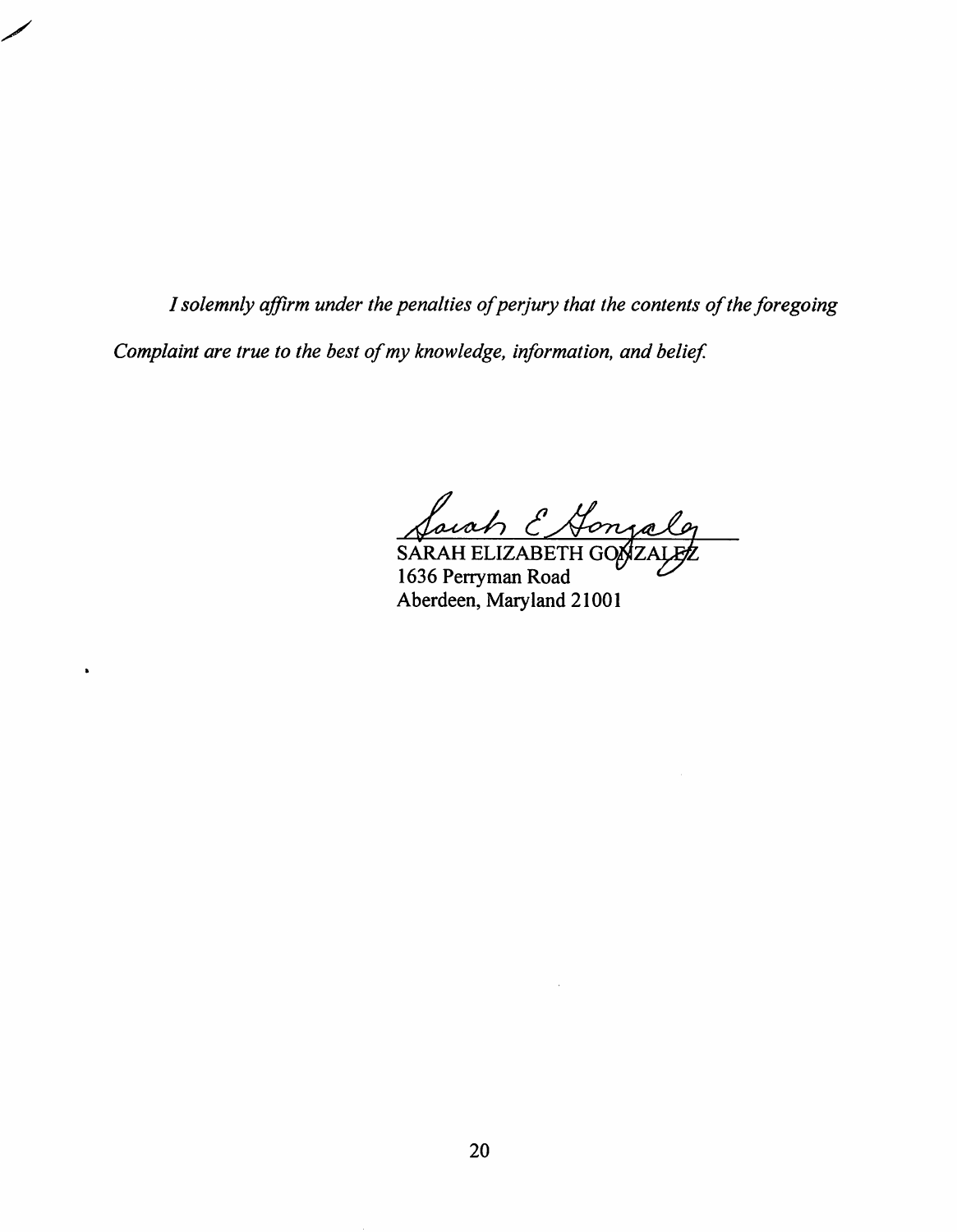Most 9 Pings

JUSTIN ANDREW PICKERING 1605 Perryman Road Aberdeen, Maryland 21001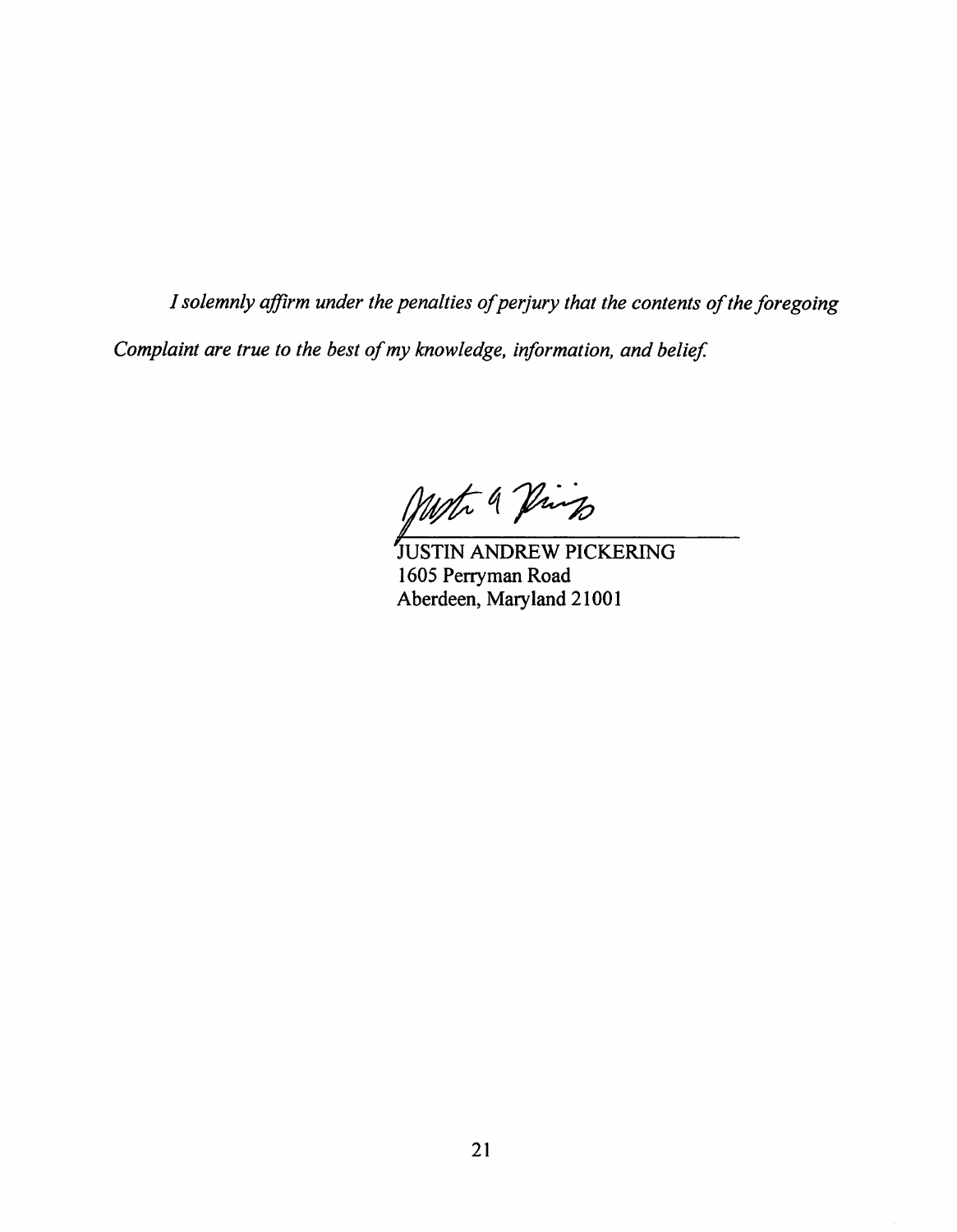$\hat{\mathscr{H}}$ 

NORMA GAIL TILTON 313 Fords Lane Aberdeen, Maryland 21001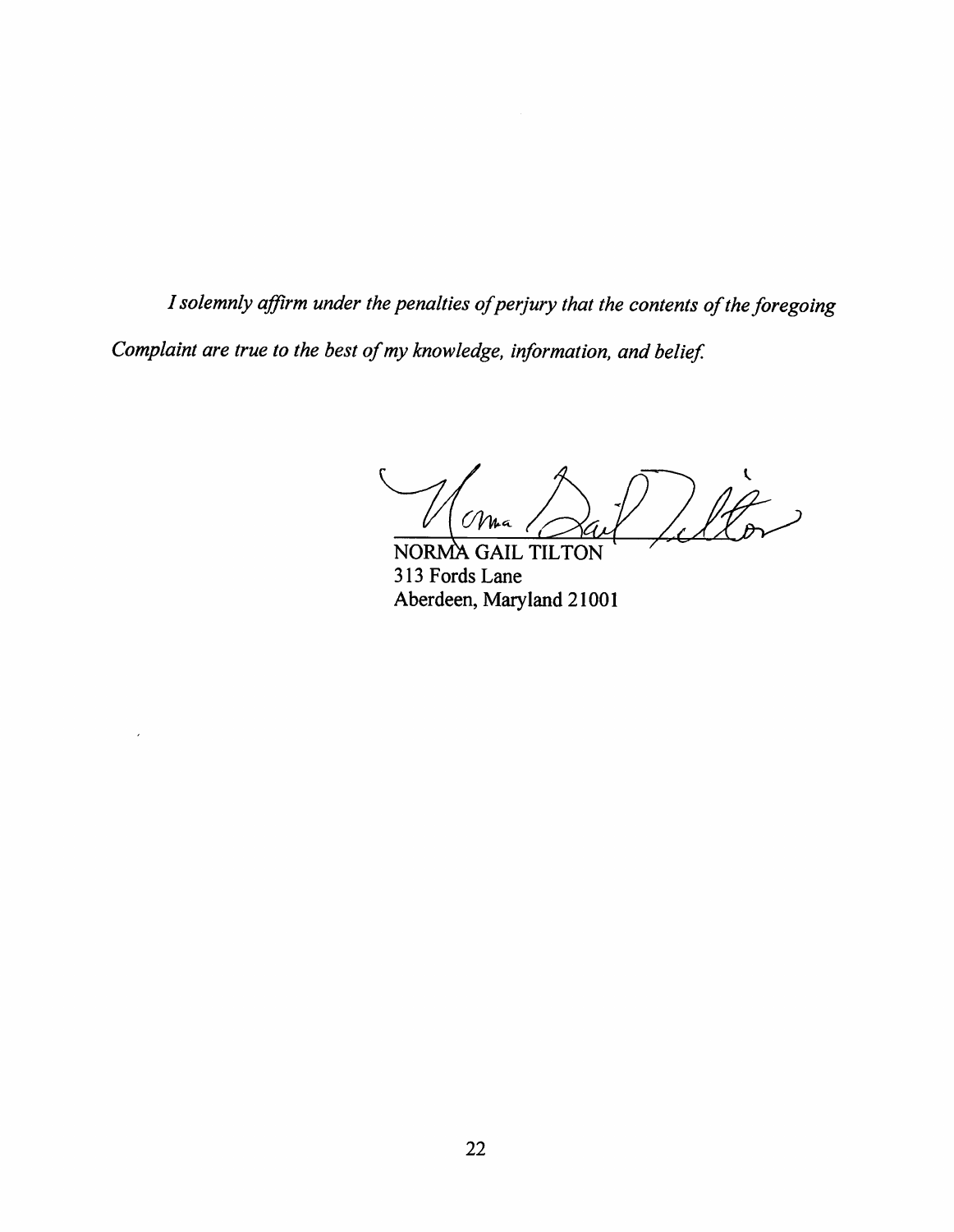TAMIE MARIE WAINWRIGHT

11 Spesutia Road Aberdeen, Maryland 21001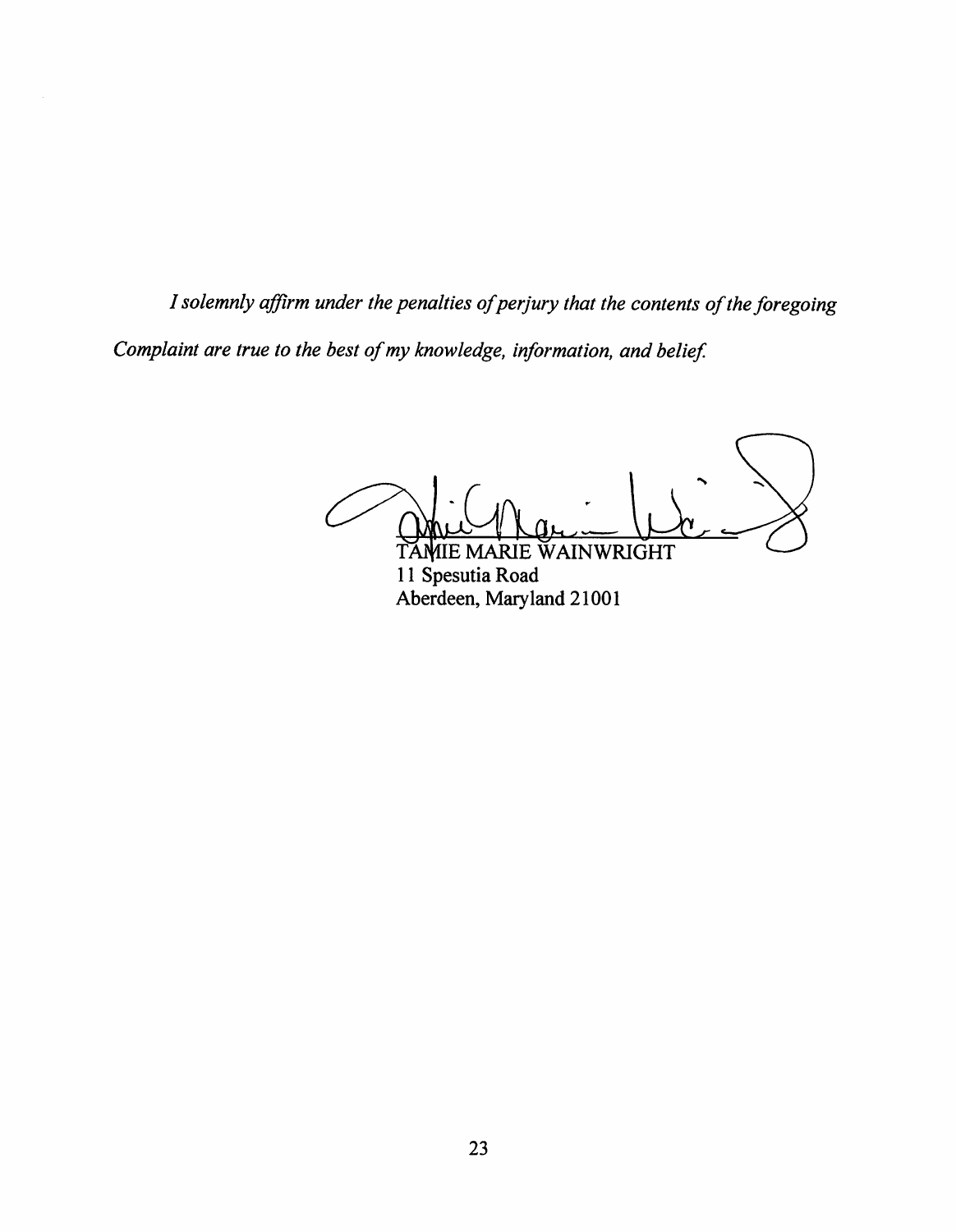**SHAWN ROGER WARNICK** 1835 Mitchell Drive Aberdeen, Maryland 21001